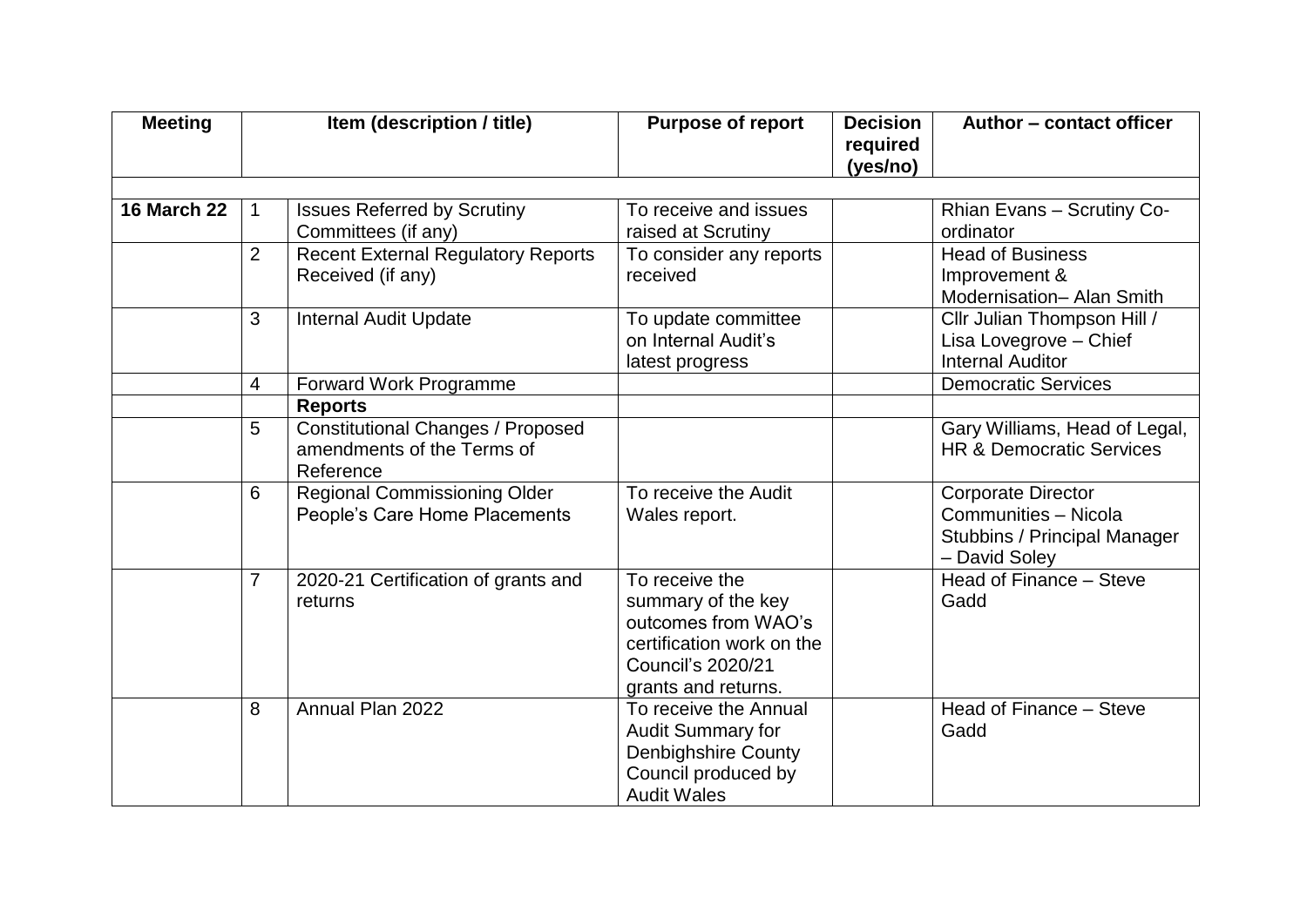| <b>Meeting</b> | Item (description / title) |                                                                | <b>Purpose of report</b>                                                                           | <b>Decision</b><br>required | Author - contact officer                                                                                                                    |
|----------------|----------------------------|----------------------------------------------------------------|----------------------------------------------------------------------------------------------------|-----------------------------|---------------------------------------------------------------------------------------------------------------------------------------------|
|                |                            |                                                                |                                                                                                    | (yes/no)                    |                                                                                                                                             |
|                | 9                          | Follow up report - Cyber Resilience                            | To receive a follow up<br>report following the<br>Audit Wales report<br>presented in March<br>2021 |                             | Chief Digital Officer - Barry<br>Eaton                                                                                                      |
|                | 10                         | <b>Report on Complaints</b>                                    |                                                                                                    |                             | Kevin Roberts - Statutory &<br><b>Corporate Complaints Officer</b><br>/ Gary Williams, Head of<br>Legal, HR & Democratic<br><b>Services</b> |
|                | 11                         | Internal Audit Strategy 2022/23                                | To receive the annual<br>audit strategy report.                                                    |                             | Lisa Lovegrove - Chief<br><b>Internal Auditor</b>                                                                                           |
|                | 12                         | Annual Whistleblowing report                                   | To receive the annual<br>update on<br>Whistleblowing                                               |                             | Gary Williams, Head of Legal,<br><b>HR &amp; Democratic Services</b>                                                                        |
|                |                            |                                                                |                                                                                                    |                             |                                                                                                                                             |
| 27 April 22    |                            | <b>Issues Referred by Scrutiny</b><br>Committees (if any)      | To receive and issues<br>raised at Scrutiny                                                        |                             | Rhian Evans - Scrutiny Co-<br>ordinator                                                                                                     |
|                | $\overline{2}$             | <b>Recent External Regulatory Reports</b><br>Received (if any) | To consider any reports<br>received                                                                |                             | <b>Head of Business</b><br>Improvement &<br>Modernisation- Alan Smith                                                                       |
|                | 3                          | <b>Forward Work Programme</b>                                  |                                                                                                    |                             | <b>Democratic Services</b>                                                                                                                  |
|                |                            |                                                                |                                                                                                    |                             |                                                                                                                                             |
|                |                            | <b>Reports</b>                                                 |                                                                                                    |                             |                                                                                                                                             |
|                | 4                          | <b>Constitutional Changes</b>                                  |                                                                                                    |                             | Gary Williams, Head of Legal,<br><b>HR &amp; Democratic Services</b>                                                                        |
|                | 5                          | <b>Draft Annual Governance Statement</b>                       | To consider the draft<br><b>Governance Statement</b>                                               |                             | Lisa Lovegrove – Chief<br><b>Internal Auditor</b>                                                                                           |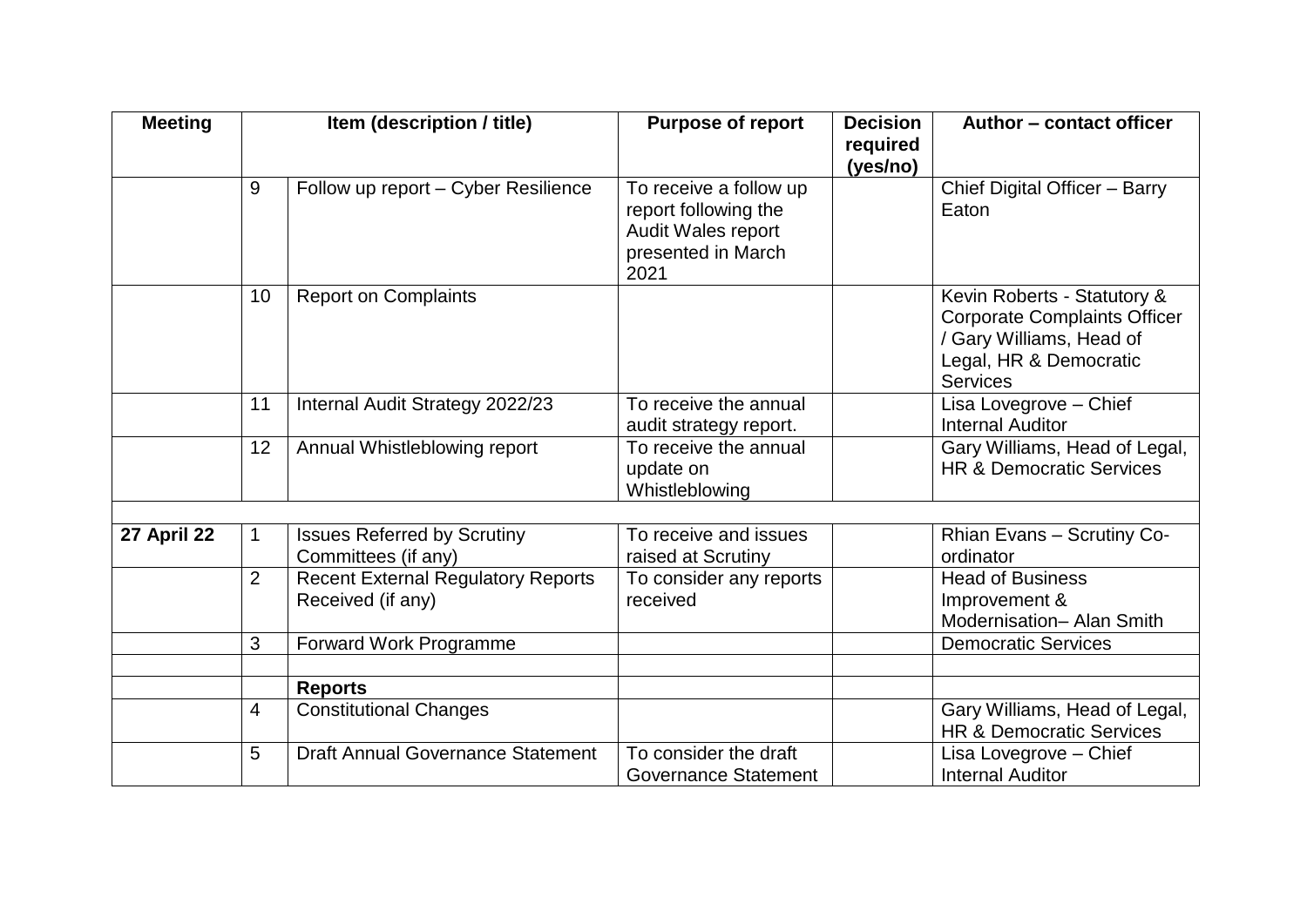| <b>Meeting</b>    | Item (description / title) |                                                                | <b>Purpose of report</b>                                                     | <b>Decision</b><br>required<br>(yes/no) | Author - contact officer                                                             |
|-------------------|----------------------------|----------------------------------------------------------------|------------------------------------------------------------------------------|-----------------------------------------|--------------------------------------------------------------------------------------|
|                   | 6                          | Update report on the uptake of<br>Proactis                     | to receive a service<br>update report on the<br>use of Proactis.             |                                         | Lisa Jones - Legal Services<br>Manager                                               |
|                   |                            |                                                                |                                                                              |                                         |                                                                                      |
|                   |                            |                                                                |                                                                              |                                         |                                                                                      |
| <b>8 June 22</b>  |                            | <b>Issues Referred by Scrutiny</b><br>Committees (if any)      | To receive and issues<br>raised at Scrutiny                                  |                                         | Rhian Evans - Scrutiny Co-<br>ordinator                                              |
|                   | $\overline{2}$             | <b>Recent External Regulatory Reports</b><br>Received (if any) | To consider any reports<br>received                                          |                                         | <b>Head of Business</b><br>Improvement &<br>Modernisation- Alan Smith                |
|                   | 3                          | <b>Internal Audit Update</b>                                   | To update committee<br>on Internal Audit's<br>latest progress                |                                         | Cllr Julian Thompson Hill /<br>Lisa Lovegrove - Chief<br><b>Internal Auditor</b>     |
|                   | 4                          | Forward Work Programme                                         |                                                                              |                                         | <b>Democratic Services</b>                                                           |
|                   |                            | <b>Reports</b>                                                 |                                                                              |                                         |                                                                                      |
|                   | 5                          | <b>Council Performance Self-</b><br>Assessment                 | To consider a report on<br>the Council's<br>Performance, Self-<br>Assessment |                                         | <b>Strategic Planning &amp;</b><br>Performance Team Leader -<br><b>Iolo McGregor</b> |
|                   | 6                          | Internal Audit Annual report                                   | To receive the annual<br>Internal Audit report                               |                                         | Lisa Lovegrove - Chief<br><b>Internal Auditor</b>                                    |
|                   | $\overline{7}$             | Annual RIPA report                                             | To receive the annual<br><b>RIPA</b> report                                  |                                         | Gary Williams, Head of Legal,<br><b>HR &amp; Democratic Services</b>                 |
|                   |                            |                                                                |                                                                              |                                         |                                                                                      |
| <b>27 July 22</b> |                            | <b>Issues Referred by Scrutiny</b><br>Committees (if any)      | To receive and issues<br>raised at Scrutiny                                  |                                         | Rhian Evans - Scrutiny Co-<br>ordinator                                              |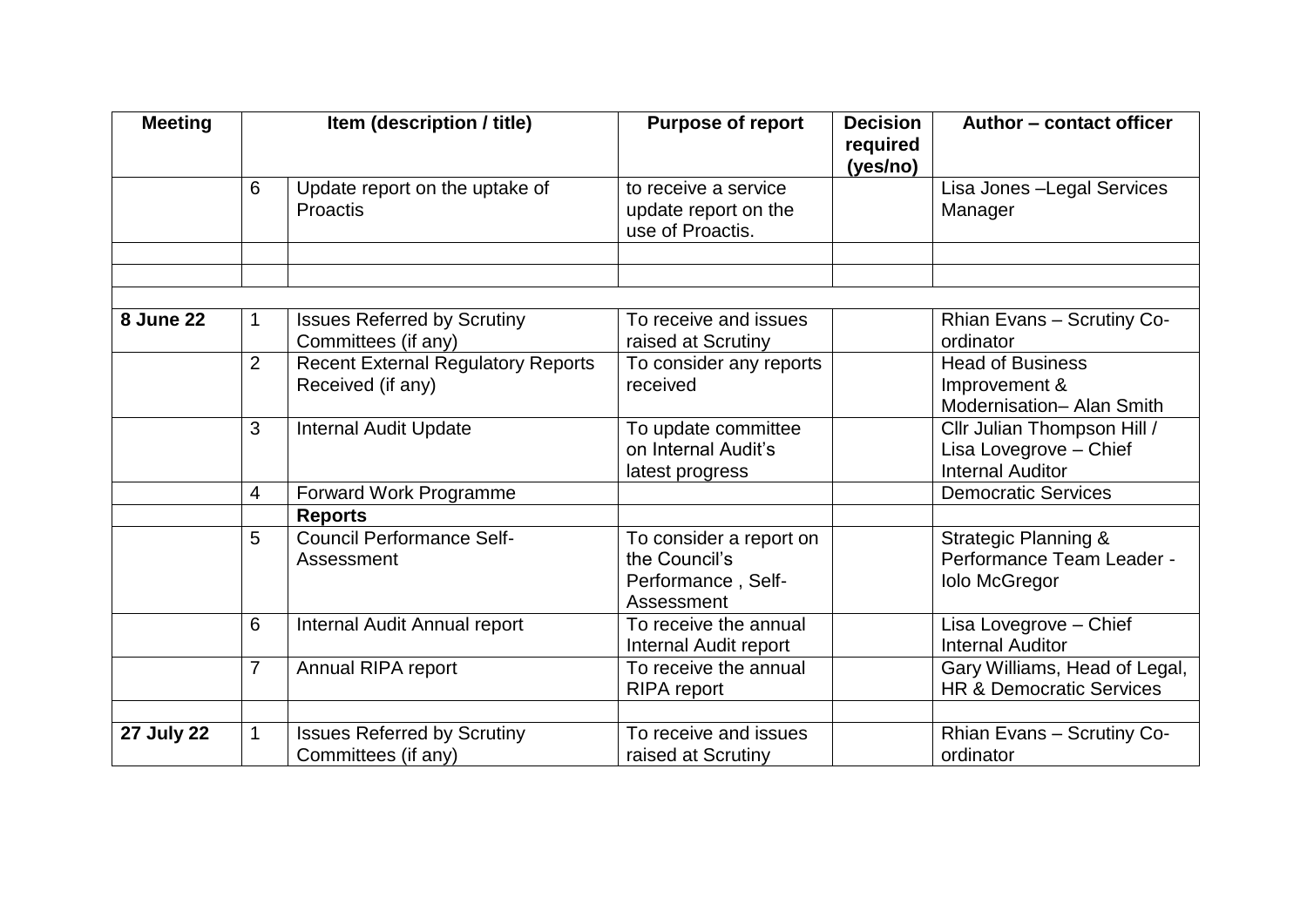| <b>Meeting</b>    | Item (description / title) |                                                                        | <b>Purpose of report</b>                                                      | <b>Decision</b><br>required | Author - contact officer                                                         |
|-------------------|----------------------------|------------------------------------------------------------------------|-------------------------------------------------------------------------------|-----------------------------|----------------------------------------------------------------------------------|
|                   |                            |                                                                        |                                                                               | (yes/no)                    |                                                                                  |
|                   | $\overline{2}$             | <b>Recent External Regulatory Reports</b>                              | To consider any reports                                                       |                             | <b>Head of Business</b>                                                          |
|                   |                            | Received (if any)                                                      | received                                                                      |                             | Improvement &                                                                    |
|                   |                            |                                                                        |                                                                               |                             | Modernisation- Alan Smith                                                        |
|                   | 3                          | <b>Forward Work Programme</b>                                          |                                                                               |                             | <b>Democratic Services</b>                                                       |
|                   |                            |                                                                        |                                                                               |                             |                                                                                  |
|                   |                            | <b>Reports</b>                                                         |                                                                               |                             |                                                                                  |
|                   | $\overline{4}$             | Draft Statement of Accounts 2021/22                                    | To receive an overview<br>of the draft Statement<br>of Accounts 2021/22       |                             | Head of Finance - Steve<br>Gadd                                                  |
|                   |                            |                                                                        |                                                                               |                             |                                                                                  |
|                   | 5                          | <b>Treasury Management (TM Review</b>                                  | The receive the annual                                                        |                             | Head of Finance - Steve                                                          |
|                   |                            | Report 2021/22 / TM Update Report<br>2022/23)                          | <b>Treasury Management</b><br>Report 2021/22                                  |                             | Gadd                                                                             |
|                   | 6                          | Follow up report - Internal Audit<br><b>Contract Management</b>        | To receive an update<br>following a low<br>assurance Internal<br>Audit review |                             | Lisa Lovegrove - Chief<br><b>Internal Auditor</b>                                |
|                   | $\overline{7}$             | Follow up report - Internal Audit-<br><b>Exceptions and Exemptions</b> | To receive an update<br>following a low<br>assurance Internal<br>Audit review |                             | Lisa Lovegrove - Chief<br><b>Internal Auditor</b>                                |
| <b>21 Sept 22</b> | 1                          | <b>Issues Referred by Scrutiny</b><br>Committees (if any)              | To receive and issues<br>raised at Scrutiny                                   |                             | Rhian Evans - Scrutiny Co-<br>ordinator                                          |
|                   | $\overline{2}$             | <b>Recent External Regulatory Reports</b><br>Received (if any)         | To consider any reports<br>received                                           |                             | <b>Head of Business</b><br>Improvement &<br>Modernisation- Alan Smith            |
|                   | 3                          | <b>Internal Audit Update</b>                                           | To update committee<br>on Internal Audit's<br>latest progress                 |                             | Cllr Julian Thompson Hill /<br>Lisa Lovegrove - Chief<br><b>Internal Auditor</b> |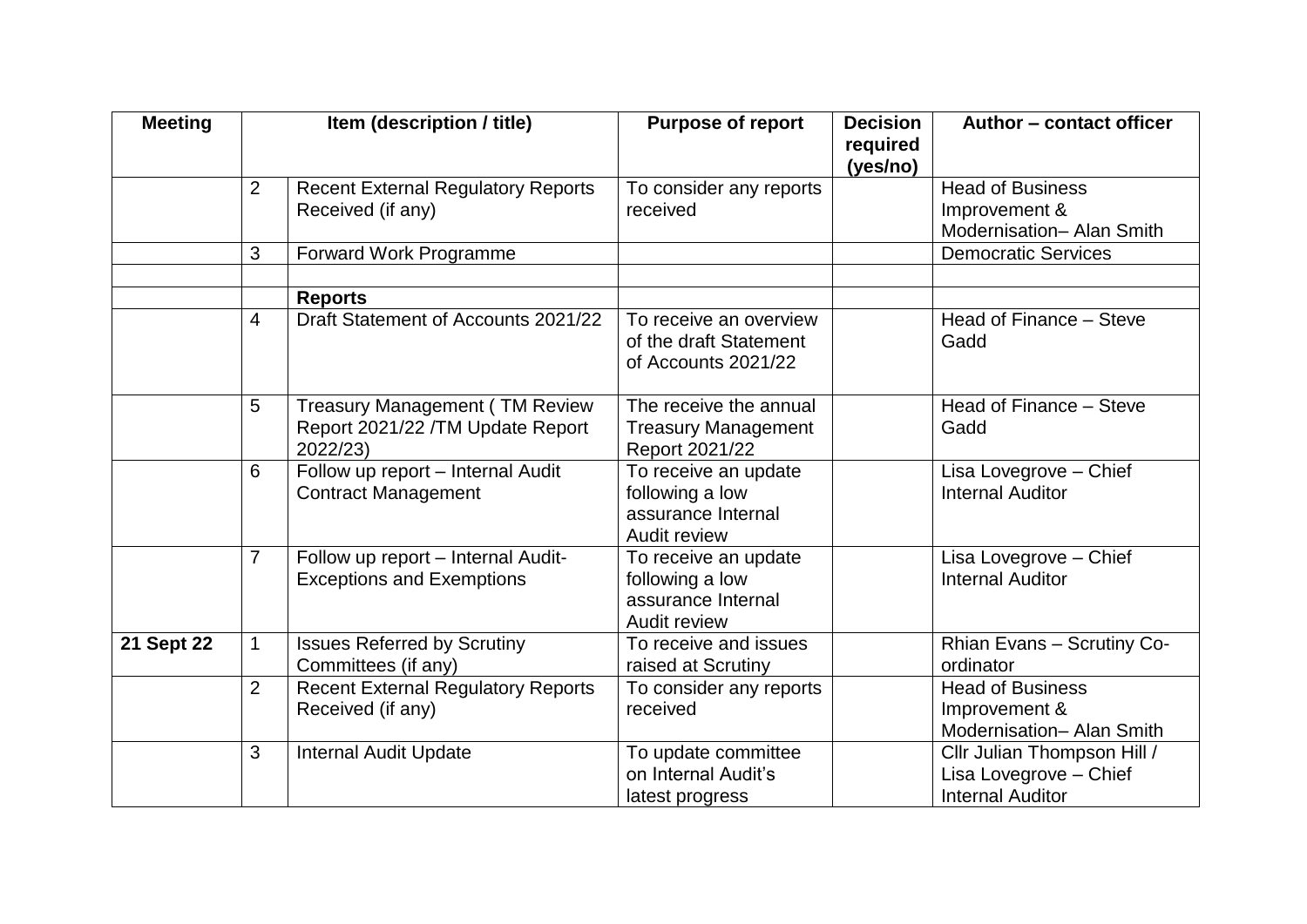| <b>Meeting</b>   |                | Item (description / title)                                     | <b>Purpose of report</b>                                                            | <b>Decision</b><br>required<br>(yes/no) | Author - contact officer                                                             |
|------------------|----------------|----------------------------------------------------------------|-------------------------------------------------------------------------------------|-----------------------------------------|--------------------------------------------------------------------------------------|
|                  | $\overline{4}$ | Forward Work Programme                                         |                                                                                     |                                         | <b>Democratic Services</b>                                                           |
|                  |                | <b>Reports</b>                                                 |                                                                                     |                                         |                                                                                      |
|                  | 5              | Annual Corporate Health and Safety<br>report                   | To consider the Health<br>& Safety management<br>within DCC during<br>2021-2022.    |                                         | <b>Corporate Health and Safety</b><br>Manager - Gerry Lapington                      |
|                  | 6              | <b>Fire Safety Report</b>                                      | To receive the annual<br>report on the Fire<br>Safety programme and<br>performance. |                                         | Fire Safety Manager - Dawn<br>Jones                                                  |
|                  | $\overline{7}$ | Approval of the Statement of<br>Accounts 2021/22               | To receive the audited<br>accounts                                                  | <b>Yes</b>                              | Head of Finance - Steve<br>Gadd                                                      |
|                  | 8              | Audit of Accounts Report 2021-22                               |                                                                                     |                                         | Head of Finance - Steve<br>Gadd                                                      |
| <b>23 Nov 22</b> | 1              | <b>Issues Referred by Scrutiny</b><br>Committees (if any)      | To receive and issues<br>raised at Scrutiny                                         |                                         | Rhian Evans - Scrutiny Co-<br>ordinator                                              |
|                  | $\overline{2}$ | <b>Recent External Regulatory Reports</b><br>Received (if any) | To consider any reports<br>received                                                 |                                         | <b>Head of Business</b><br>Improvement &<br>Modernisation- Alan Smith                |
|                  | 3              | Forward Work Programme                                         |                                                                                     |                                         | <b>Democratic Services</b>                                                           |
|                  |                |                                                                |                                                                                     |                                         |                                                                                      |
|                  |                | <b>Reports</b>                                                 |                                                                                     |                                         |                                                                                      |
|                  | 4              | <b>Corporate Risk Register</b>                                 | To receive a review of<br>the Corporate Risk<br>Register.                           |                                         | <b>Strategic Planning &amp;</b><br>Performance Team Leader -<br><b>Iolo McGregor</b> |
|                  |                |                                                                |                                                                                     |                                         |                                                                                      |
|                  |                |                                                                |                                                                                     |                                         |                                                                                      |